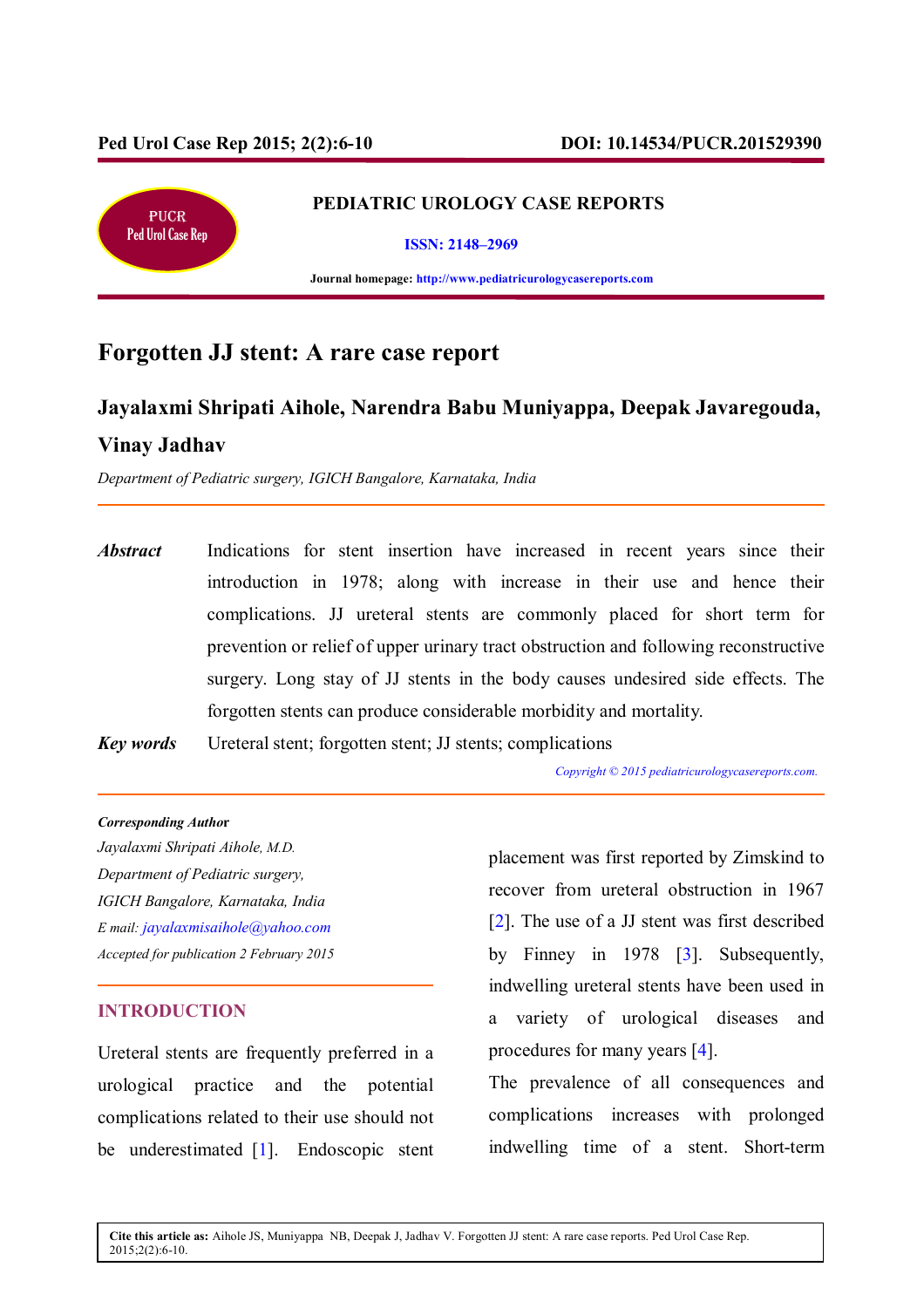sequelae include pain, hematuria, lower urinary tract symptoms, and stent migration. Whereas, the long-term sequelae from ''forgotten'' stents (overlooked stents), include occlusion, encrustation, fragmentation, extrusion, abscess formation, renal failure, and sepsis which carry even greater morbidity  $[4-6]$ .

# **CASE REPORT**

A 15 year old boy presented with right loin pain and fever since 15 days. History dates back to 5 years. Patient was actually asymptomatic for up to 10yrs. He sustained trivial trauma while playing 5 years back and developed right loin pain for which he was evaluated in an urology institute and was found to be having right pelviureteric obstruction (PUJO) with DTPA scan showing 38% function (Fig.1A).



**Fig. 1A.** DTPA scan before pyeloplasty.

Patient underwent right pyeloplasty with JJ stent insertion and was given a date for JJ stent removal. But mother defaulted due to family issues.

When the patient developed right loin pain, fever and dysuria after 1year post pyeloplasty, mother took him to the same hospital. Intravenous urogram (IVU) done before stent removal, revealed stent in situ without any demonstrable uptake on right side (Fig.1B) and had split function of 12% on DTPA Scan (Fig.1C). Cystoscopy and removal of JJ stent was done (Fig.1D), fortunately encrusted stent, especially at the tips was removed via retrograde approach without any difficulty.



**Fig. 1B.** IVU done before stent removal.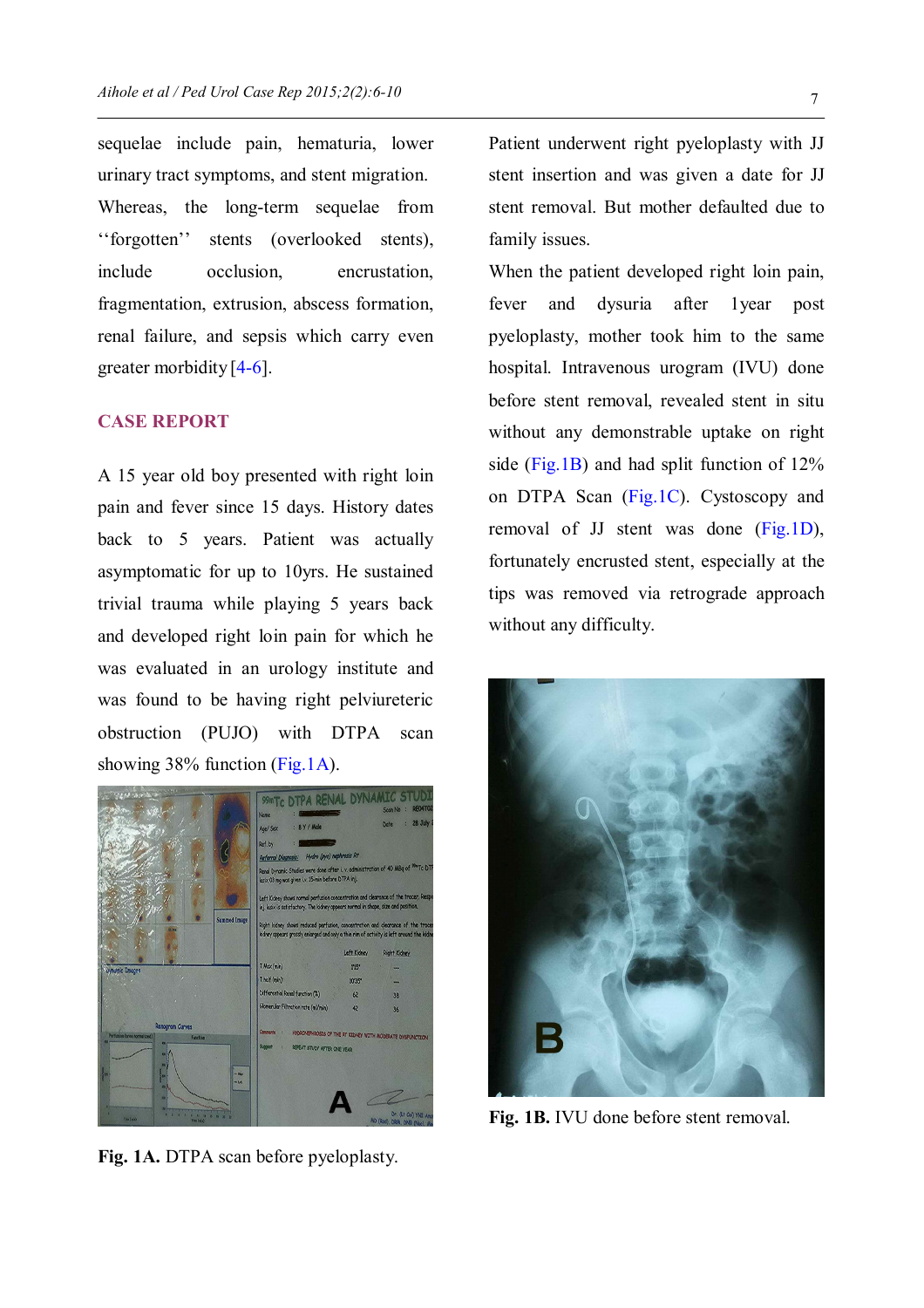

**Fig. 1C.** DTPA Scan before nephrectomy.



**Fig. 1D.** Removed encrusted JJ Stent.

Patient became symptomatic after stent removal and developed infected

hydronephrosis on right side. In spite of IV antibiotics patient persisted to have symptoms hence right percuateneous nephrostomy was done. But follow up right nephrostograms did not delineate lower course of the ureter (Fig.1E).



**Fig. 1E.** Nephrostomogram showing non delineation of the ureter.

With DTPA scan showing obstructed curves with 12% function (Fig. 1C) and inability to clear infection, decision was taken for nephrectomy with removal of JJ stent done after 4 months. Patient became asymptomatic after the procedure and was doing well.

After 10 months patient had right loin pain and fever for which he came to our institute;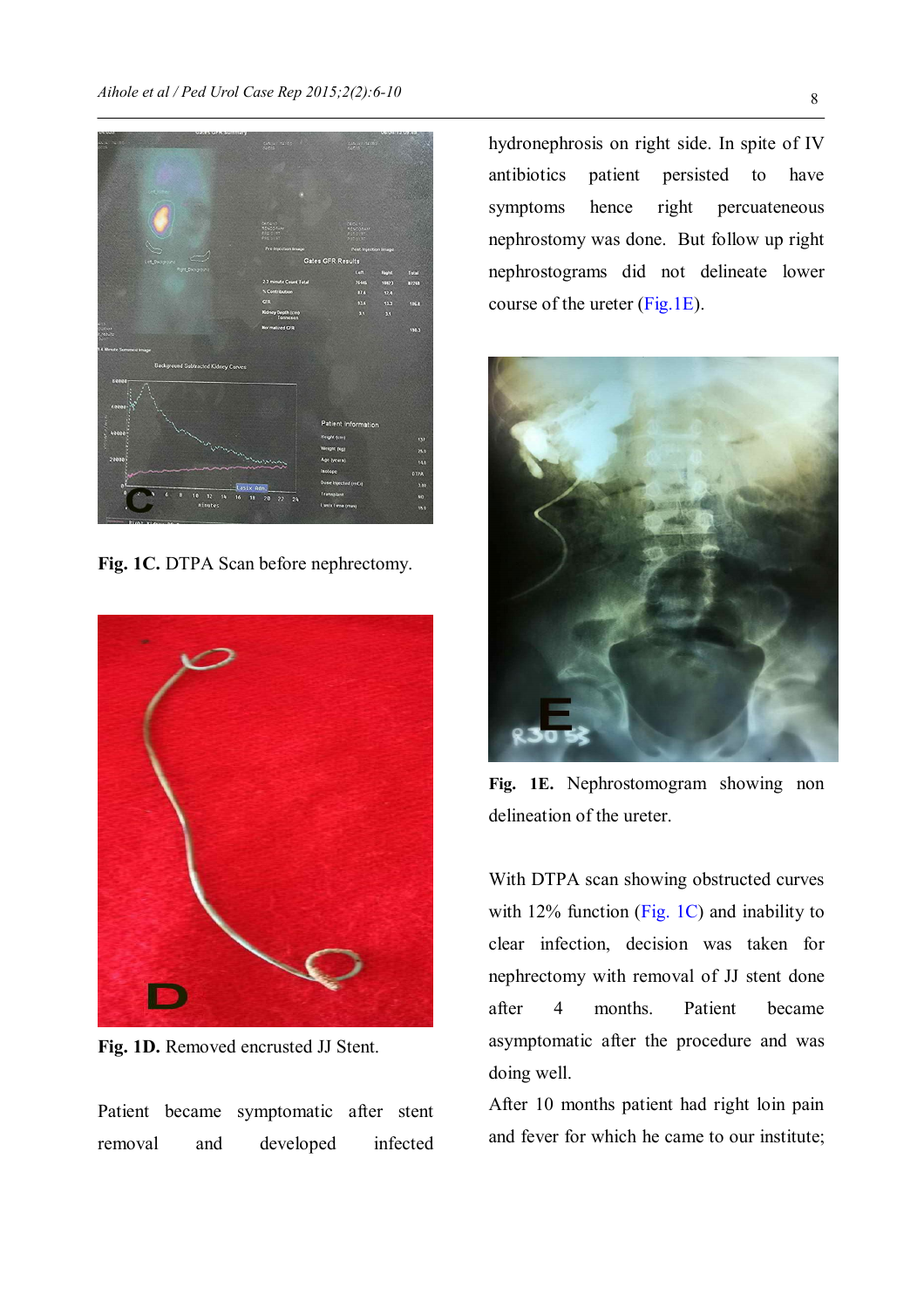which was managed conservatively and hence discharged.

### **DISCUSSION**

Despite tremendous advances in stent biomaterials and design, JJ stents are not free of complications. Complications occur in patients with long term placement of stents who do not come for follow-up. A forgotten ureteral stent is the one which is not removed before maximum safe in dwelling time, i.e. 6 months [5]. This is a challenging problem for urologists arising from poor patient compliance with instructions to return for stent removal, and inadequate counseling by practitioners.

Management of these stents often requires multiple endourologic approaches, which should be managed by well trained and sufficiently experienced surgeon in endourology [1, 7]. Open surgery has a role when endourology fails, but this also has its own risks of causing further renal impairment and sepsis [1.7]. If a longer duration of stenting is required, then the JJ stent should be replaced with a new one ideally after 3months. In the present case, possibly the encrustations with infected sediments and associated dilated system might have led to eventual loss of function and hence nephrectomy. Literature is abundant with reports of forgotten JJ stents

and their associated complications; with some leading to nephrectomy in adults [8]. In view of its rarity and unusual complication of forgotten JJ stenting leading to nephrectomy in paediatric patient, we wanted to report this case. Up to our knowledge, nephrectomy in pediatric patients due forgotten JJ stent has not been reported in English literature.

Complications can be avoided if ureteral stents are removed as soon as possible or changed periodically. A computerized tracking registry was initially proposed by Monga *et al*. in 1995 [6, 9]. Mc Cahy *et al.* recommended that a computer record containing patient's name, address, telephone number, date of insertion and type of stent should be maintained. A reminder letter or phone call should be made in case the parents fail to keep their appointment  $[5, 1]$ 9].

Indwelling ureteral stenting should be used when absolutely indicated. But whenever used they must be tracked closely and removed at the earliest date. Parenteral counselling by the treating surgeon regarding JJ stent plays the pivotal role in minimising the complications.

### **Acknowledgements**

The author(s) declare that they have no competing interests and financial support.